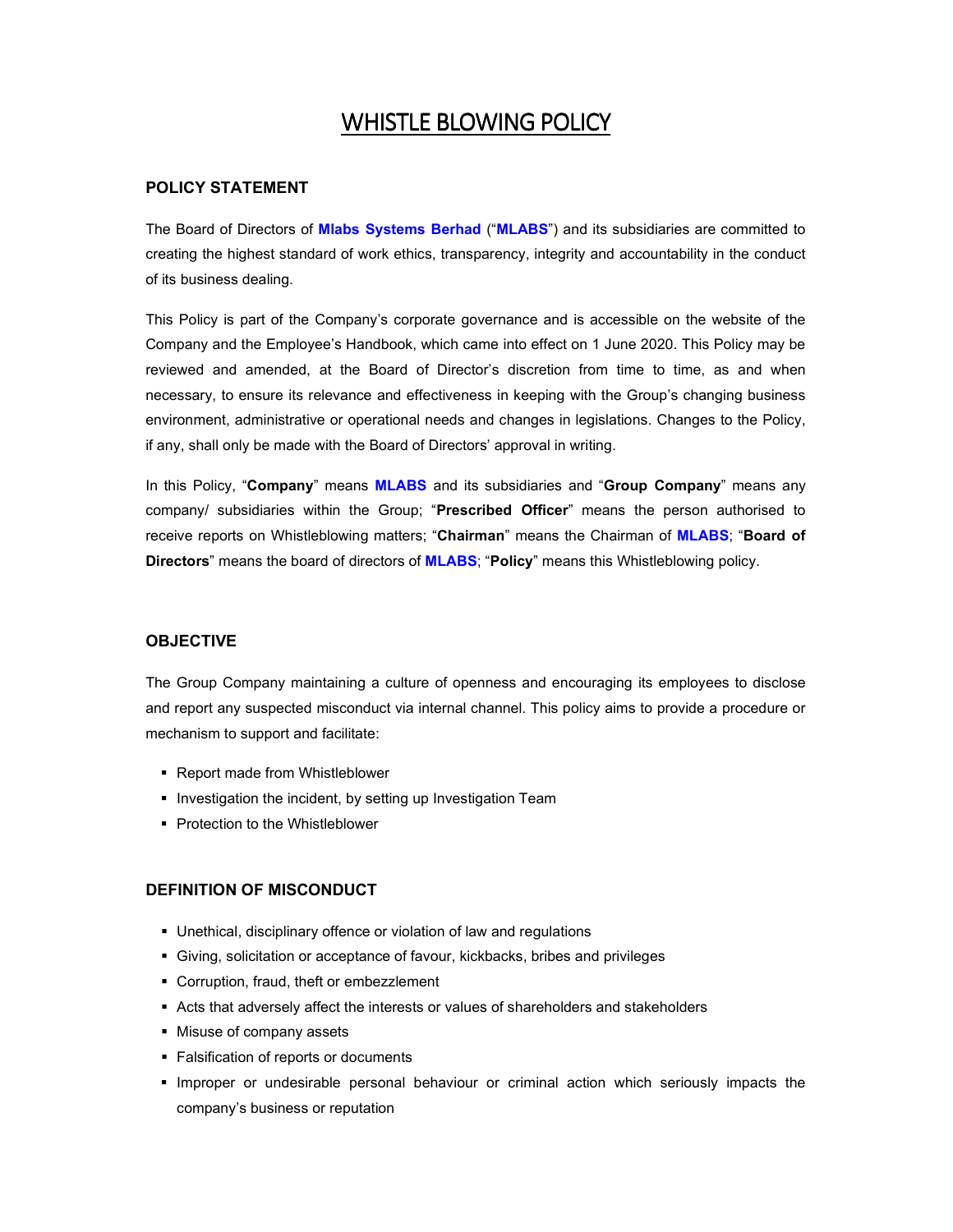- Sexual or other forms of harassment in the workplace
- Conflict of interest or statutory duties of the company
- Damages to the environment
- Attempts to cover any of the aforementioned

The above list is not exhaustive and includes any act or omissions, which if proven, will constitute an act of misconduct under the Company's Code of Conduct and Ethics or any criminal offence under relevant legislations in force.

#### **PROTECTION TO WHISTLEBLOWER**

As a statutory body entrusted with regulation, the Company is committed to provide the Whistleblower protection as stipulated in the Whistleblower Protection Act 2010. The following protection will be granted to the Whistleblower, who make disclosure of improper conduct to the Company based on reasonable belief that misconduct is likely to happen, is committed or has been committed:

- Protection of confidential information
- **Immunity from civil and criminal action**
- **Protection against detrimental action**
- Identity of Whistleblower shall be protected, i.e. kept confidential unless otherwise required by law or for the purpose of any proceedings by or against the Group Company.

Nevertheless, the Company shall revoke the Whistleblower protection, if it is of the opinion based on its investigation or in the course of its investigation that, the Whistleblower:

- Has participated in the improper conduct disclosed;
- Wilfully made in his disclosure of improper conduct a material statement which he knew or believed to be false or did not believe to be true;
- Made the disclosure of improper conduct is frivolous or vexatious;
- Made the disclosure of improper conduct principally involves questioning the merits of government policy, including policy of a public body;
- Made the disclosure of improper conduct is made solely or substantially with the motive of avoiding dismissal or other disciplinary action; or
- In the course of making the disclosure or providing further information, commits an offence under the Whistleblowing Protection Act.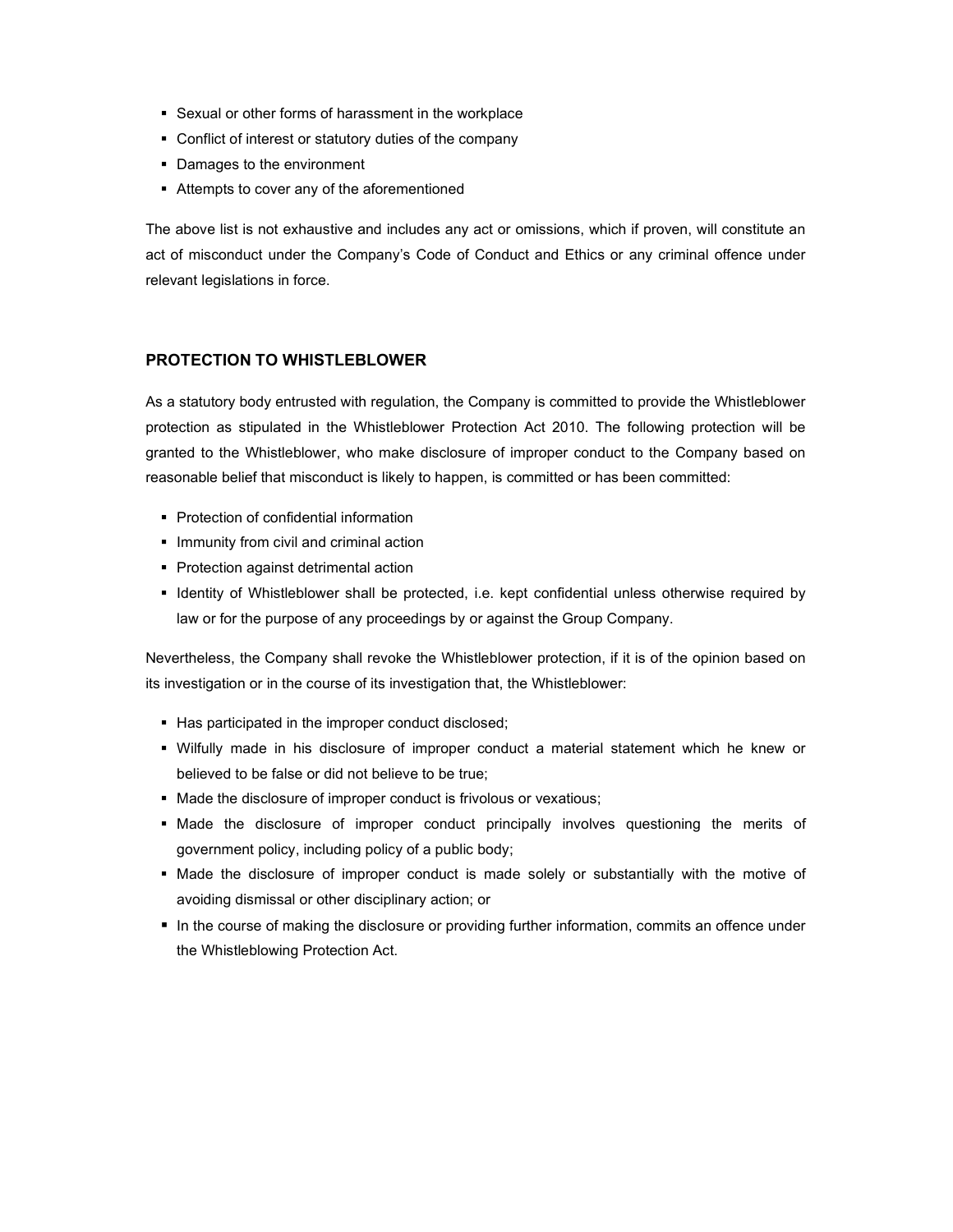#### **REPORTING PROCEDURE**

Any concern should be reported to the following persons via the contact as set out below:

| <b>Mlabs Systems Berhad's Audit Committee</b> |                                    |  |
|-----------------------------------------------|------------------------------------|--|
| Attention To                                  | Mr. Chuah Hoon Hong                |  |
| Designation                                   | Independent Non-Executive Director |  |
| Email Address                                 | hh.chuah@chuahpartners.com         |  |
| <b>Contact Number</b>                         | 6012-9860018                       |  |

The Whistleblower is required to provide the following particulars in the report, as required in the attached Whistle Blowing Report:

- **Particulars of Whistleblower i.e. Name, NRIC No., designation (if the Whistleblower is an** employee of any Group Company) and contact particulars (email, telephone or mobile number and/or address)
- Details and description of the misconduct, including, its nature, the date, time, and place of its occurrence and the identity of the alleged person(s) involved. A disclosure may be made even if Whistleblower is not able to identify the identity of the person(s) involved
- **Particulars of witnesses, if any**
- **Particulars or production of documentary evidence, if any**

The personal details provided by the Whistleblower will be kept confidential. The Whistleblower may be asked to provide further clarification and information from time to time, during the course of investigation.

#### **INVESTIGATION**

When the Prescribe Officer receives any reported matters, shall assess if the misconduct falls within the scope of this Policy. The Prescribe Officer shall establish an investigation team to carry out investigation on the reported misconduct. Any person from the Group or external agent that deem appropriate could be appointed by the Prescribe Officer as part of the investigation team to carry out investigation. The responsibility of investigation team is to report the progress, result of investigation and provide recommendation to the Prescribe Officer. The Prescribe Officer shall report the investigation results/ findings to the Audit Committee for final decision and lastly, the Prescribe Officer shall inform the Board of Directors and the Whistleblower on the results of investigations and the final decisions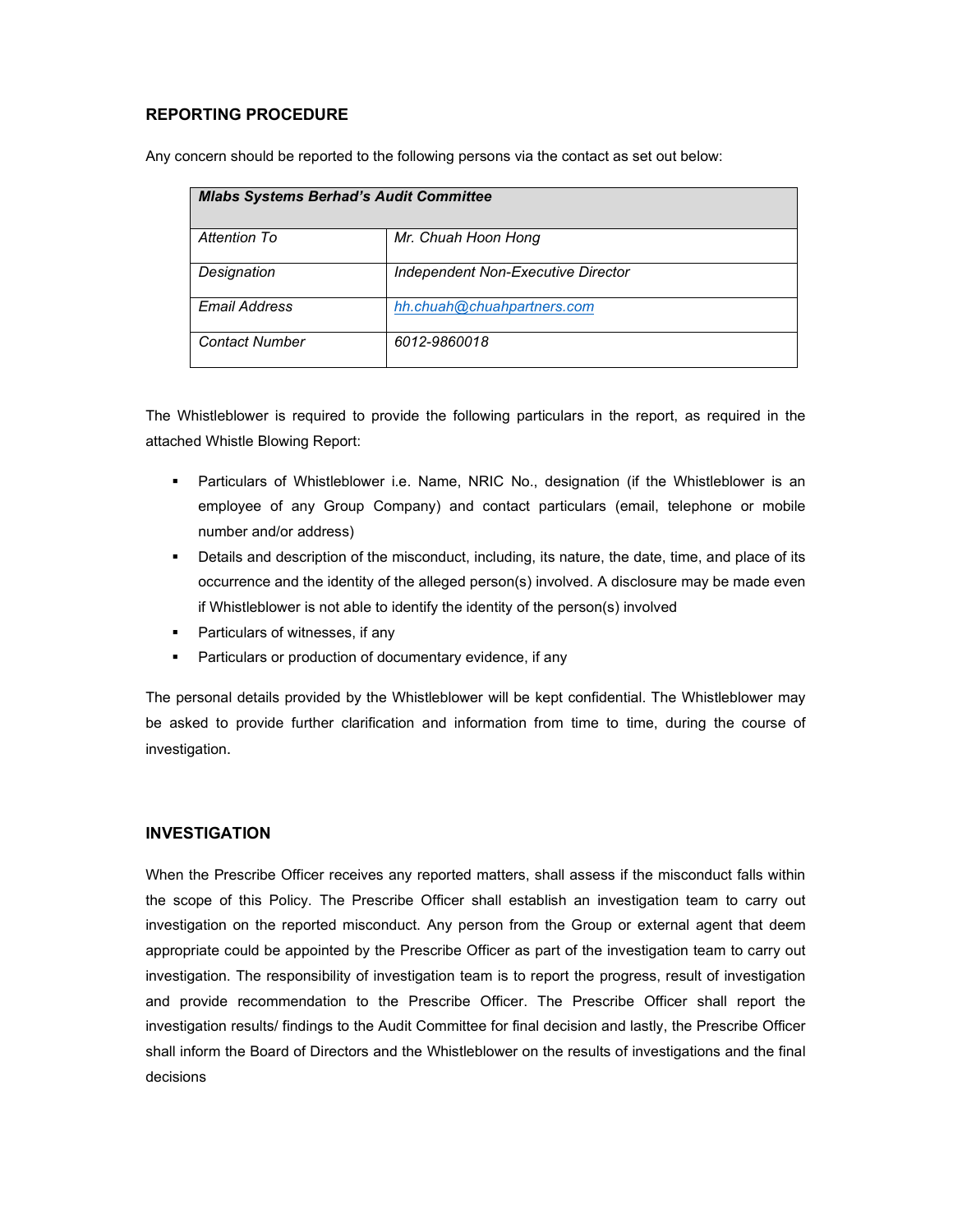### **CONFIDENTIALITY AND ANONYMITY**

All Whistle-blowing reports have to be made in good faith with reasonable belief that the information and allegation is true and not frivolously or maliciously and not for personal gain; otherwise, disciplinary action may be taken against an employee Whistleblower.

Reasonable steps will be taken to maintain the confidentiality on the identity and any report made by the Whistleblower, unless:

- The Whistleblower expressly agrees otherwise, and provides his agreement in writing
- Otherwise required by law

The Whistleblower or any person who is involved in the investigation process, shall not disseminate to third parties information regarding the misconduct or any part thereof, including the status or outcome of an investigation into it, except:

- **To those who are authorised under this Policy;**
- By lodging a report with an enforcement agency in accordance with the Whistleblower Protection Act 2010 or any other prevailing law
- $\blacksquare$  If required by law; and
- On a strictly confidential basis to a professionally qualified lawyer for the purpose of obtaining legal advice.